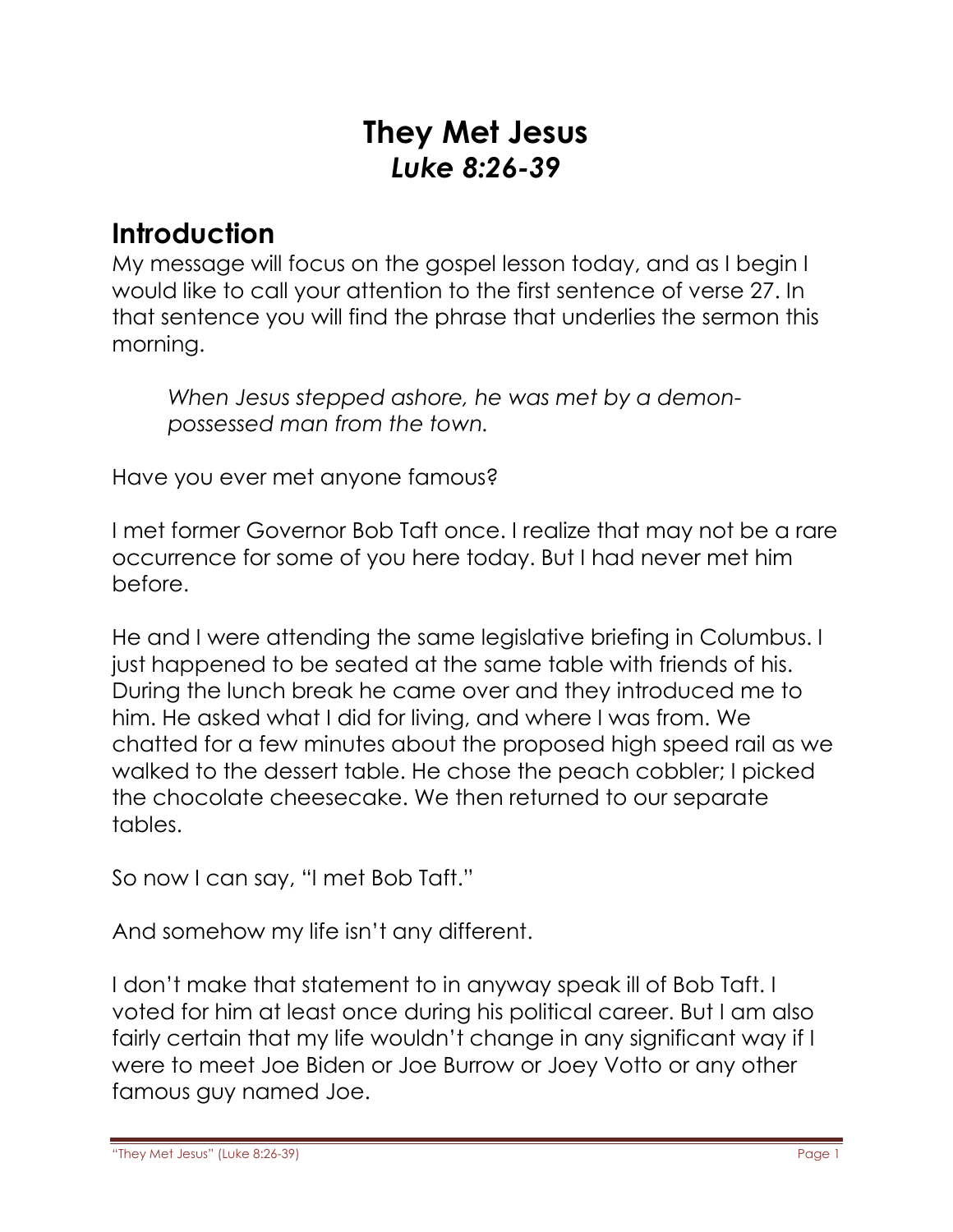Over the years as our kids were small, I would take them to the mall whenever Cardboard Heroes had a celebrity athlete there to sign autographs. We would arrive early, stand in line, get the autograph and go home. And after a few hours, the novelty would wear off and life would return to as it had been. Who knows where those autographs are now?

From time to time you will see on TV someone who will shake hands with a celebrity and say, "I'll never wash this hand again." But they do. Eventually. And life returns to normal again.

Don't get me wrong. It is nice to meet new people. And it can be fun to meet a celebrity. My point is: How many people have we met (or will we meet) who genuinely impact our lives in significant ways? Maybe a handful. Maybe less. And maybe not always for the better.

Our text is about what it is like to meet Jesus. And of the many things that could be said about this particular encounter, it is clear that meeting Jesus had a significant impact on this man's life. And I would submit to you, that meeting Jesus ought to also have a significant impact on our lives, too.

Let me identify three specific ways that meeting Jesus should change your life.

## **1. Meeting Jesus Should Make a Difference in the things WE BELIEVE (Our Profession)**

My Grandpa Brodbeck didn't have much to do with the church and matters of faith until just a few years before he died. It was his opinion that Christians didn't really believe the things they claimed to believe – that it was, for all intents and purposes, just something people did "just in case" the Bible turned out to be true.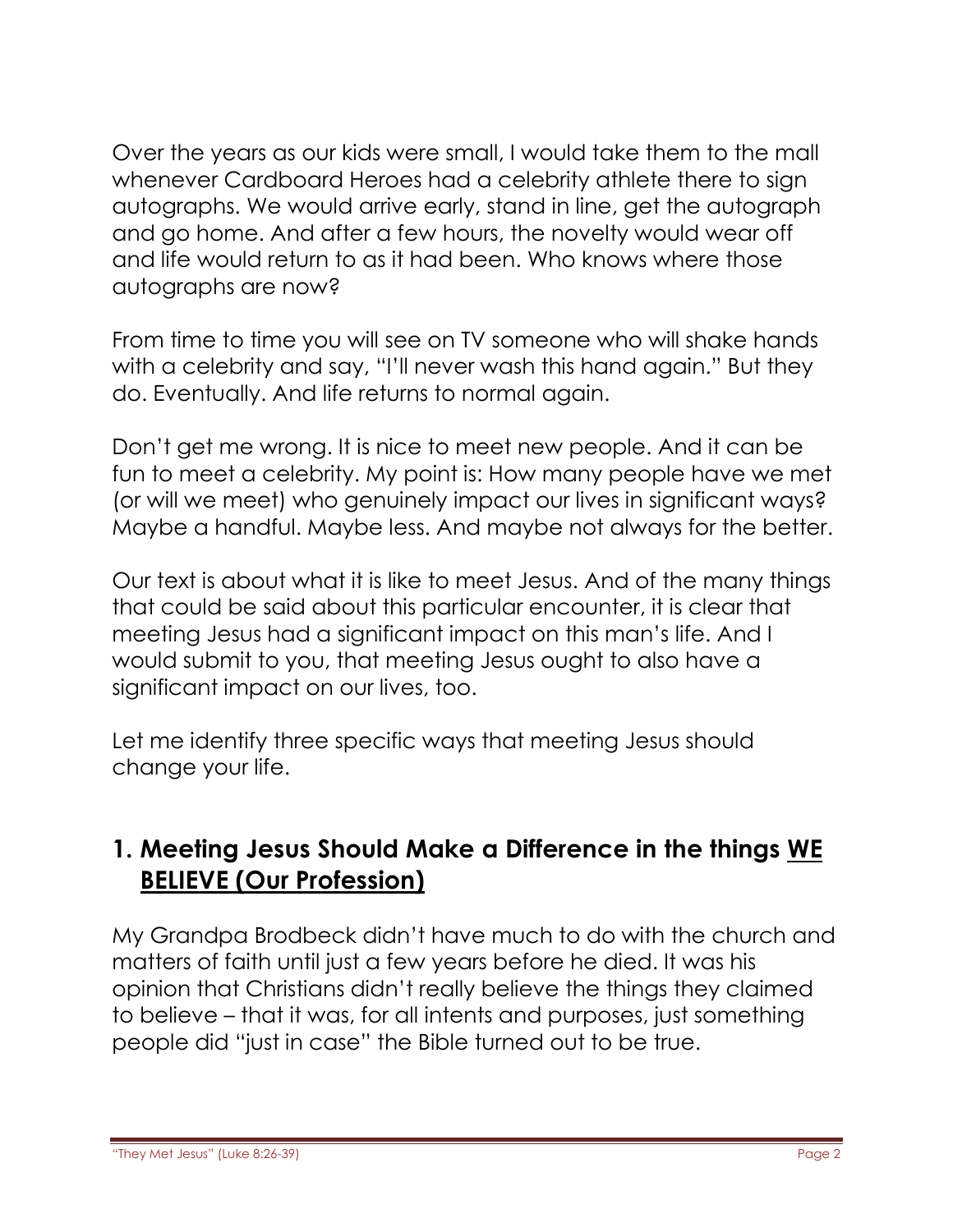As a way of making his point, he would often say that if we Christians really believed that Jesus was coming back soon, we would eat our dessert first. How terrible it would be for the rapture to happen, and the last thing we would see as we lifted off was that piece of chocolate cake sitting there on the plate.

I think about Grandpa's logic a lot as hear myself making belief statements about various. As a congregation, we will say the Apostles' Creed in a few minutes – a summary of belief statements. But do we really believe them?

I am always amazed by texts like this one. The demons in this story – and in other places in Scripture – know who Jesus is, and understand that they can't win in a battle with Him.

- They openly identify Him as the Son of the Most High God
- They knew that He would someday cast them into the abyss – into a place of permanent torture
- They also knew they currently outnumbered Him 6,000 to 1 (maybe 6,000 to 13 – if you count the disciples)

Those demons obviously didn't believe…

- The townspeople could control them
- Or that the chains the townspeople used to bind this man they inhabited could curtail them
- Or believe that the herd of pigs could constrict their ability to cause destruction if they wanted to do it.

But they did believe there was something different about Jesus.

And so should it be with us. Meeting Jesus …

- Should impact the very essence of our belief system.
- Should create a beginning point for everything we believe
	- o Everything we believe begins with Christ and flows forward from there
	- o Not from any philosophical or political line of reasoning, but from Jesus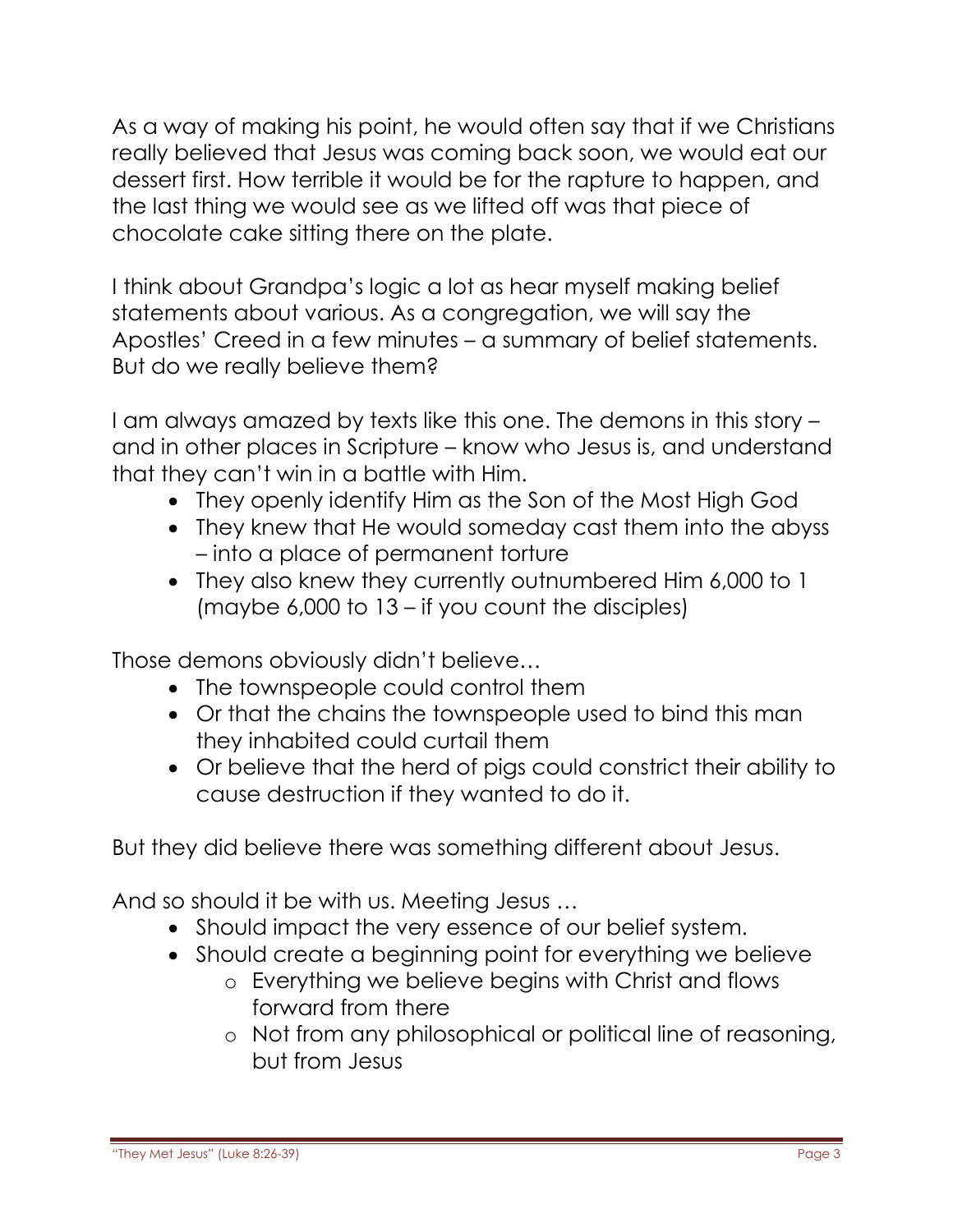#### **2. Meeting Jesus Should Make a Difference in the things WE SEE (Our Priorities)**

I'm reading now beginning at verse 34:

When those tending the pigs saw what had happened, they ran off and reported this in the town and countryside, and the people went out **to see** what had happened. (Luke 8:34-35)

The Apostle Paul is a great example of someone who met Jesus, and as a result had his whole way of looking at things changed. His priorities underwent a dramatic change on the road to Damascus. He went from being a persecutor of the faith to being its strongest advocate.

In our Epistle reading (Galatians 3:23-39) today, Paul is outlining the transition that needed happened from a life lived under the law to a life lived under Christ. You remember the wording … Now that we have "clothed ourselves with Christ … we are no longer held prisoner by the law."

It used to be, Paul says, that we saw the Law as our salvation. By following, we would receive eternal life. But Jesus changed all that. Now, Paul says, we need to see the Law as something that holds us prisoner. And that transformation in what Paul saw happened because he met Jesus there on the road to Damascus.

How sad is it then, that in the gospel message, we see the exact opposite to be true?

Here before their very eyes was a man formerly inhabited by 6000 demon, now clothed and in his right mind. But that is not what they saw.

If they had really seen what they should have seen they would have:

- Rejoiced over a man who was no longer demon possessed
- Raced back into town to get other sick people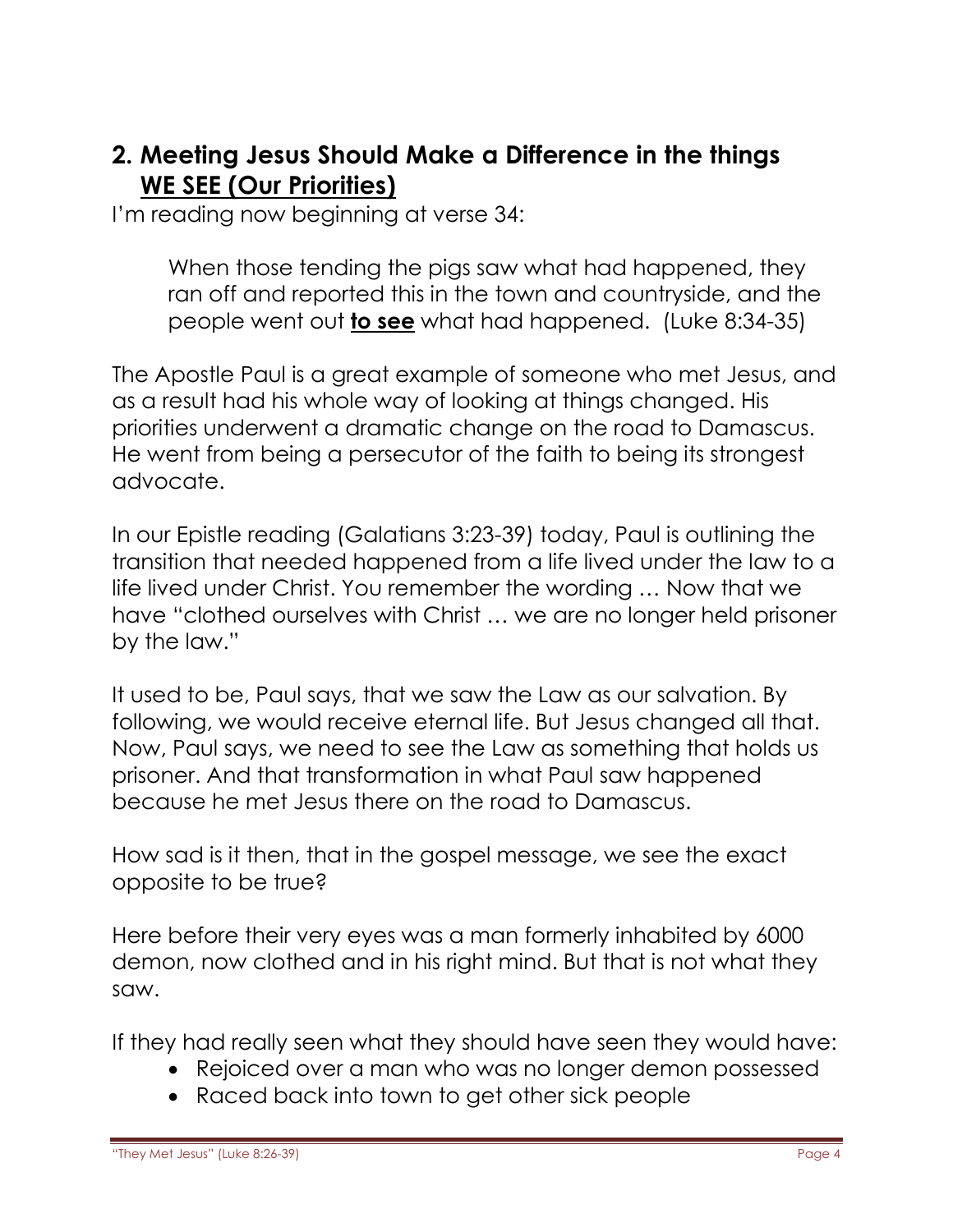Responded with their own statement of belief in Christ

But instead, they were afraid and asked Jesus to leave.

In the Gospel of Mark, the description is even more emphatic. "They pleaded with Jesus to leave" (Mark 5:17).

One of the descriptors of the early church was how their priorities changed. Again, reading from the Message paraphrase:

*And all the believers lived in a wonderful harmony, holding everything in common. They sold whatever they owned and pooled their resources so that each person's need was met. They followed a daily discipline of worship in the Temple followed by meals at home, every meal a celebration, exuberant and joyful, as they praised God. People in general liked what they saw. Every day their number grew as God added those who were saved. (Acts 2:44-47)*

But as wonderful as a change in priorities is, there is still more.

# **3. Meeting Jesus Should Make a Difference in the things WE DO (Our Practice)**

My Mom didn't have the opportunity to go to college. My Grandpa didn't think girls needed an education. And she always regretted it. If she had gone I'm sure she would have been an English teacher. She was always quoting poetry.

And whenever she didn't think the things people were doing with their lives matched up well with the things they said they believed she would recite this poem by Charles William Daugherty.

## *IF JESUS CAME TO YOUR HOUSE*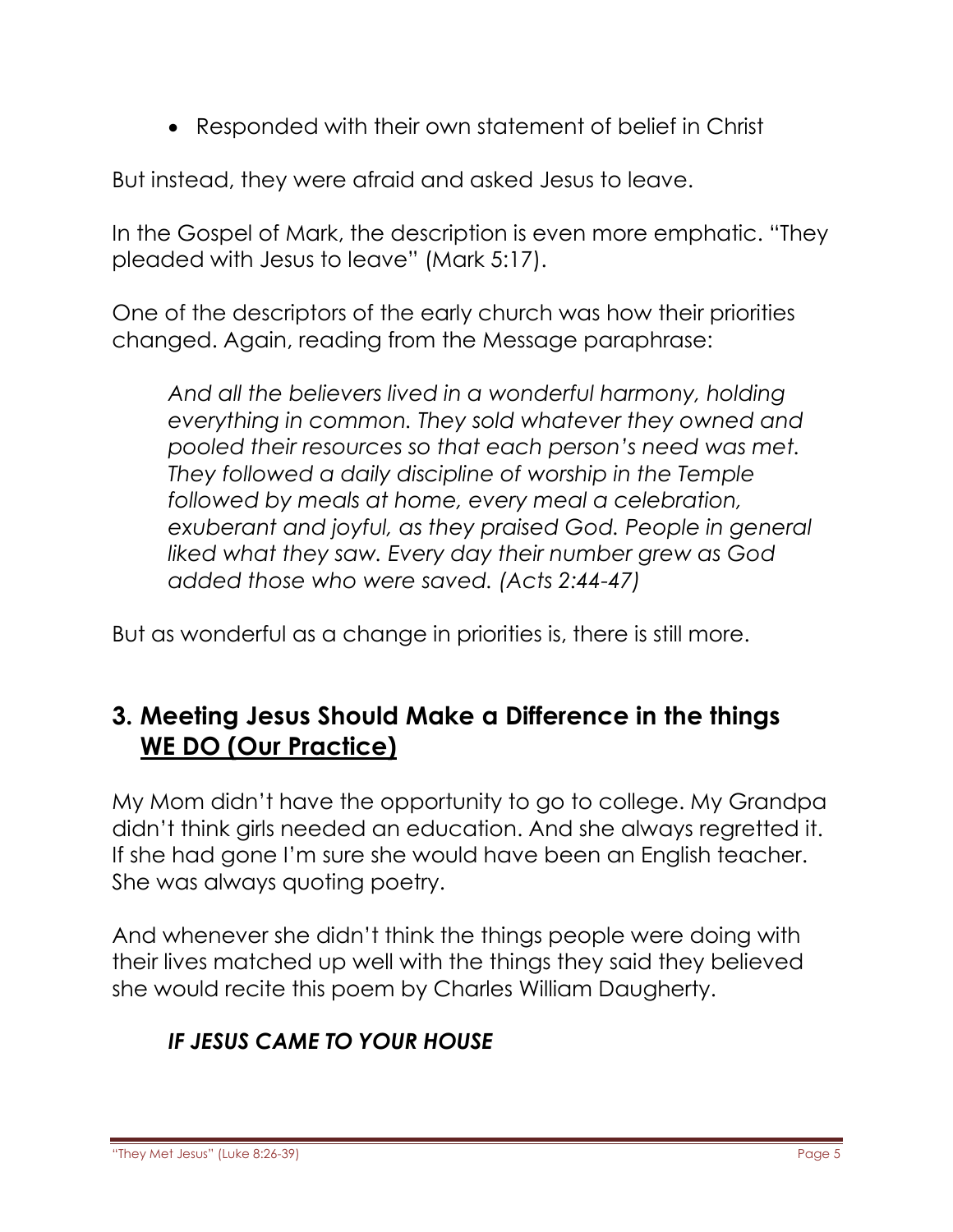*If Jesus came to your house to spend a day or two If he came unexpectedly, I wonder what you'd do. I know you'd give your nicest room, to such an honored Guest, And all the food you'd serve Him, would be the very best. And you would keep assuring Him, you're glad to have Him there*

*That serving Him in your home is joy beyond compare.*

*But-when you saw Him coming, would you meet Him at the door*

*With arms outstretched in welcome to your heavenly Visitor? Or would you have to change your clothes before you let Him in,*

*Or hide some magazines and put the Bibles where they'd been?*

*Would you turn off the television and hope he hadn't heard And wish you hadn't uttered that last, loud, hasty word?*

*Would you hide your worldly music and put some hymn books out?*

*Could you let Jesus walk right in, or would you rush about? And I wonder-if the Savior spent a day or two with you, Would you go right on doing the things you always do? Would you keep right on saying the things you always say? Would life for you continue as it does from day to day?*

*Would your family conversation keep up its usual pace? And would you find it hard each meal to say a table grace? Would you sing the songs you always sing and read the books you read?*

*And let Him know the things on which your mind and spirit feed?*

*Would you take Jesus with you, everywhere you'd planned to go,*

*Or would you, maybe, change your plans for just a day or so?*

*Would you be glad to have Him, meet your very closest friends,*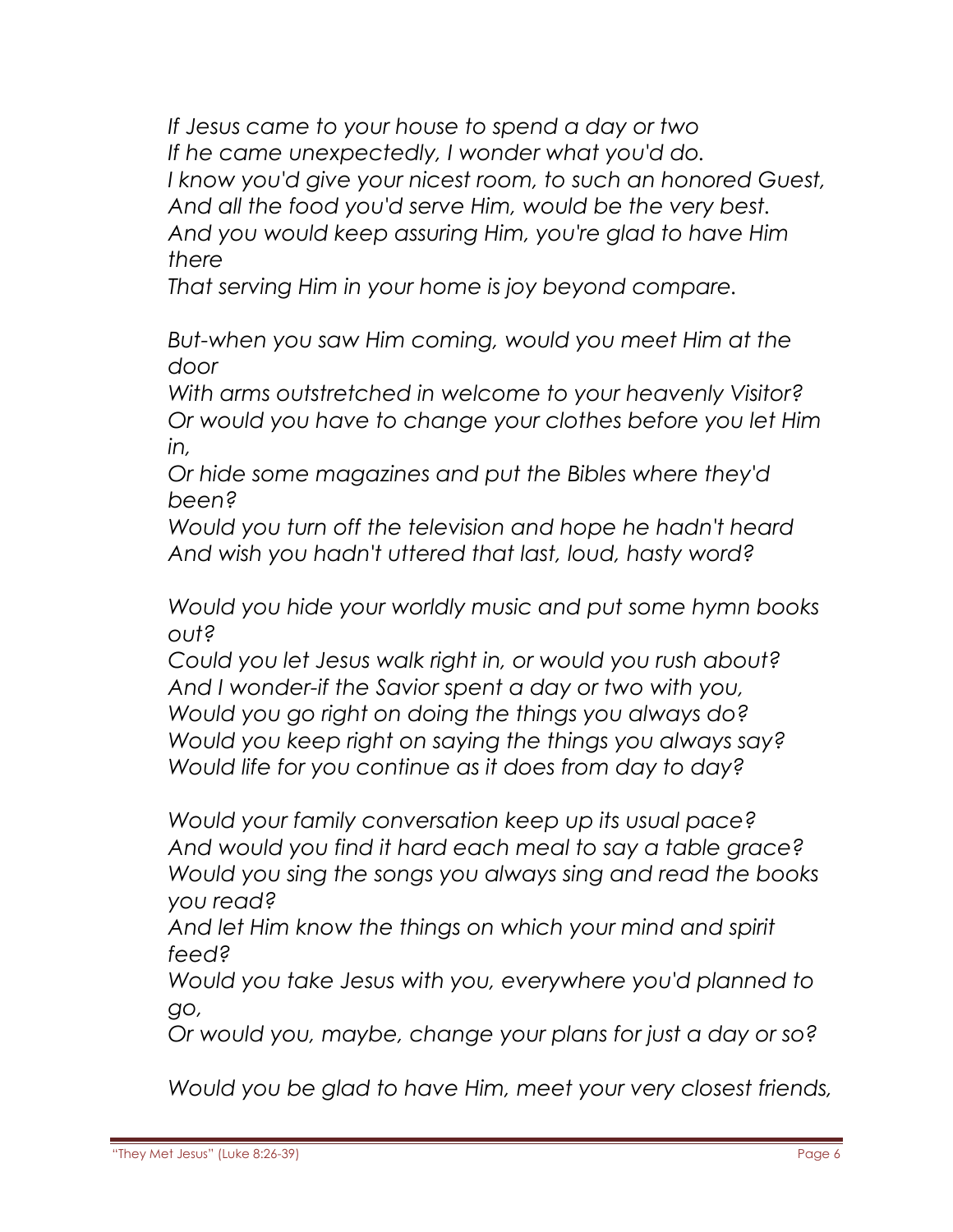*Or would you hope they'd stay away, until His visit ends? Would you be glad to have Him stay forever on and on, Or would you sigh, with great relief when He at last was gone?*

*It might be interesting to know, the things that you would do, If Jesus came in person to spend some time with you.*

There should be no difference in how we live our lives if Jesus were to physically appear at our front door. There ought to be such a consistency in our lives that no changes would be necessary if Jesus Himself were to knock on the front door.

We know meeting Jesus had that kind of impact on this formerly demon-possessed man. He wanted to follow Jesus – to leave this place where his friends and relatives had chained him, abandoned him, perhaps abused him and follow Jesus wherever He went.

But Jesus said, "No." Look at verse 39: "Return home and tell how much God has done for you."

And in obedience, the man went. That's the mark. When what you want differs from what God says, which do you choose?

## **Application**

Meeting Jesus should have a significant impact on our lives. It ought to make a difference in …

- What we believe (our profession)
- What we care about (our priorities)
- What we do with our lives (our practice)

And that is all well and good if we were ever to meet Jesus.

Oh wait! We have met Him. He is here right now. Remember what Matthew 18 says? *"For where two or three are gathered together in my name, there am I in the midst of them." (Matthew 18:20)*